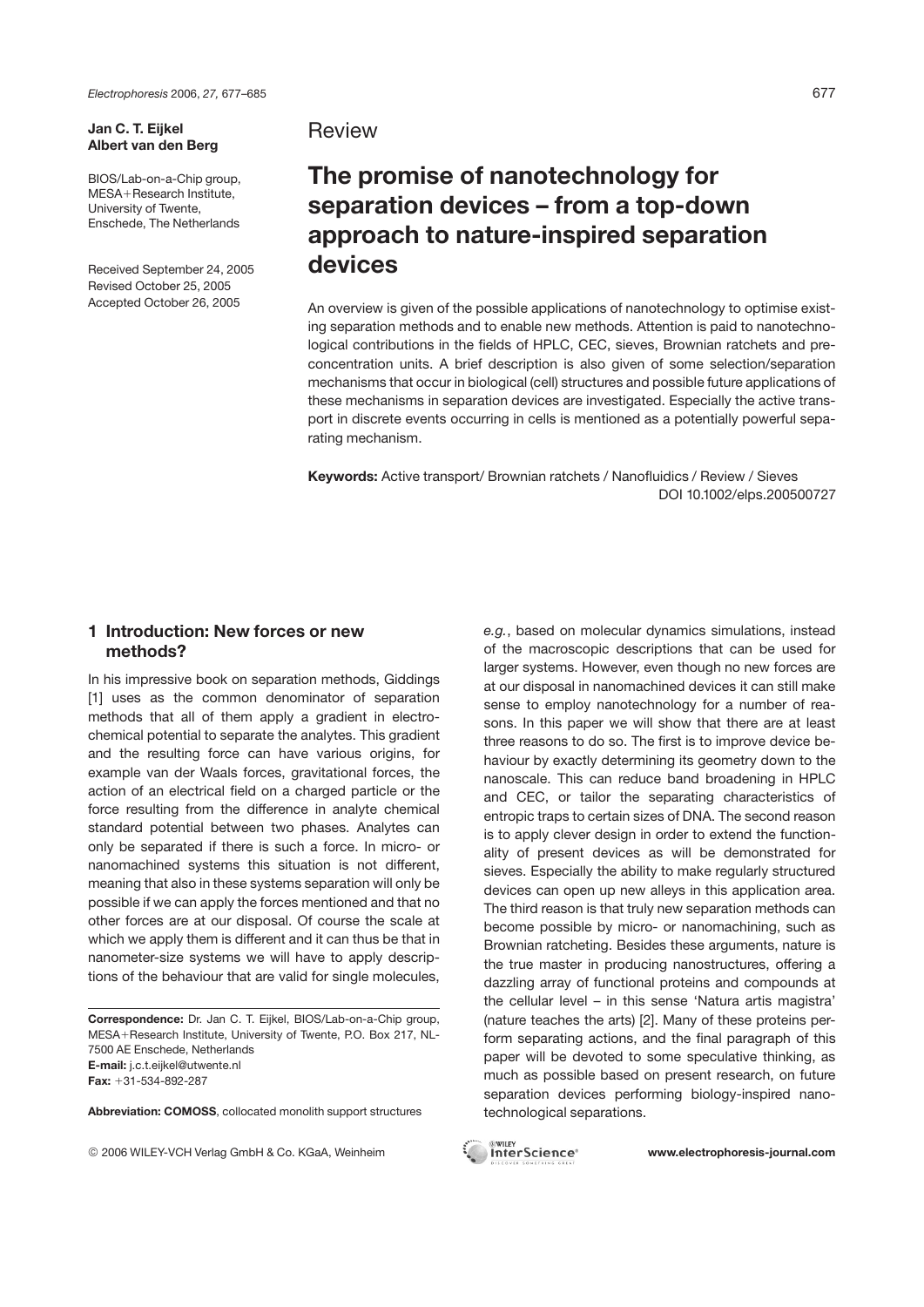# **2 Micro- and nanomachined columns for HPLC or CEC**

Knox [3] showed in 1999 that at present the most important contribution to peak dispersion in HPLC stems from the imperfect packing of the stationary phase particles. He mentioned micromachining of the column packing as one of the possible approaches to solve this problem. More recent calculations by Gzil *et al.* [4] indeed showed that a perfectly ordered 2-D pillar array is expected to have a separation performance which is about ten times better than the best packed column. In 1998, He and Regnier [5] had already shown the first microfluidic structures with micromachined pillar arrays instead of conventional packing (Fig. 1). These so-called collocated monolith support structures (COMOSS) showed excellent separation efficiency in CEC separations. A disadvantage is that they rely on surface adsorption and hence have a much lower mass loadability than porous column materials. This could be solved by using a porous column material.

The micromachined column packings mentioned above have fluidic channels with a width  $w$  of  $1-3 \mu m$ . Since the time required to obtain a certain resolution in HPLC in first-order approach scales with  $w^2$ , and the pressure needed with 1*/w*<sup>3</sup> , further downscaling of the channel width would make sense only for ultrarapid performance of easy separations, given the pressure limit inherent in HPLC [6]. For CEC separations it is not to be expected that separation efficiency or separation time will benefit from downscaling channel width below the micrometer range, since efficiency improvement here will be limited by the axial diffusion. However, mass loadability in CEC would benefit from the increased surface area, possibly obviating the need for porous pillar materials.

At present monolithic columns are widely investigated for use in HPLC. The external porosity of these columns makes them superior over conventional packed columns for separations that require plate numbers  $N > 50000$  [7]. For more simple separations that require fewer plates however they are less efficient than the conventional columns packed with spherical particles [7]. The ultimate role of micro- and nanomachining could be to tailor external porosity and packing geometry to the separation problem at hand while at the same time maintaining mass loadability by using an internally porous column material [4].

# **3 Micro- and nanomachined sieving structures**

In Section 2, it was shown that micromachining can be of benefit to increase separation efficiency. Here it will be shown that the possibility to make perfectly regular repetitive micro- or nanostructures can add functionality to an existing separation principle, namely sieving.

The term 'sieving' can be used to denote a whole range of size- and charge-based separation methods. When the size of the sieve pores is much larger than the electrical double layer thickness, sieving will occur based on molecular size. When the pore diameter approaches the double layer thickness, electrostatic effects will start playing a role and sieving will also be a function of molecular charge. Both effects form the basis of many technological and biological membrane separation systems. As we will show below micro- and nanomachining sieves can have two benefits: first it can improve sieving characteristics and second it can introduce new functionalities like size fractionation.

Micro- and nanomachining have been used to produce sieves for almost 20 years and an established sieve design is that of the nanomachined nanoporous membrane [8, 9]. Pore sizes can be sufficiently small to give double layer overlap and Desai *et al.* [10] for example demonstrated the continuous separation of glucose and





**Figure 1.** Micromachined COMOSS packings for on-chip HPLC and CEC. Reprinted from [5], with permission.

© 2006 WILEY-VCH Verlag GmbH & Co. KGaA, Weinheim **www.electrophoresis-journal.com**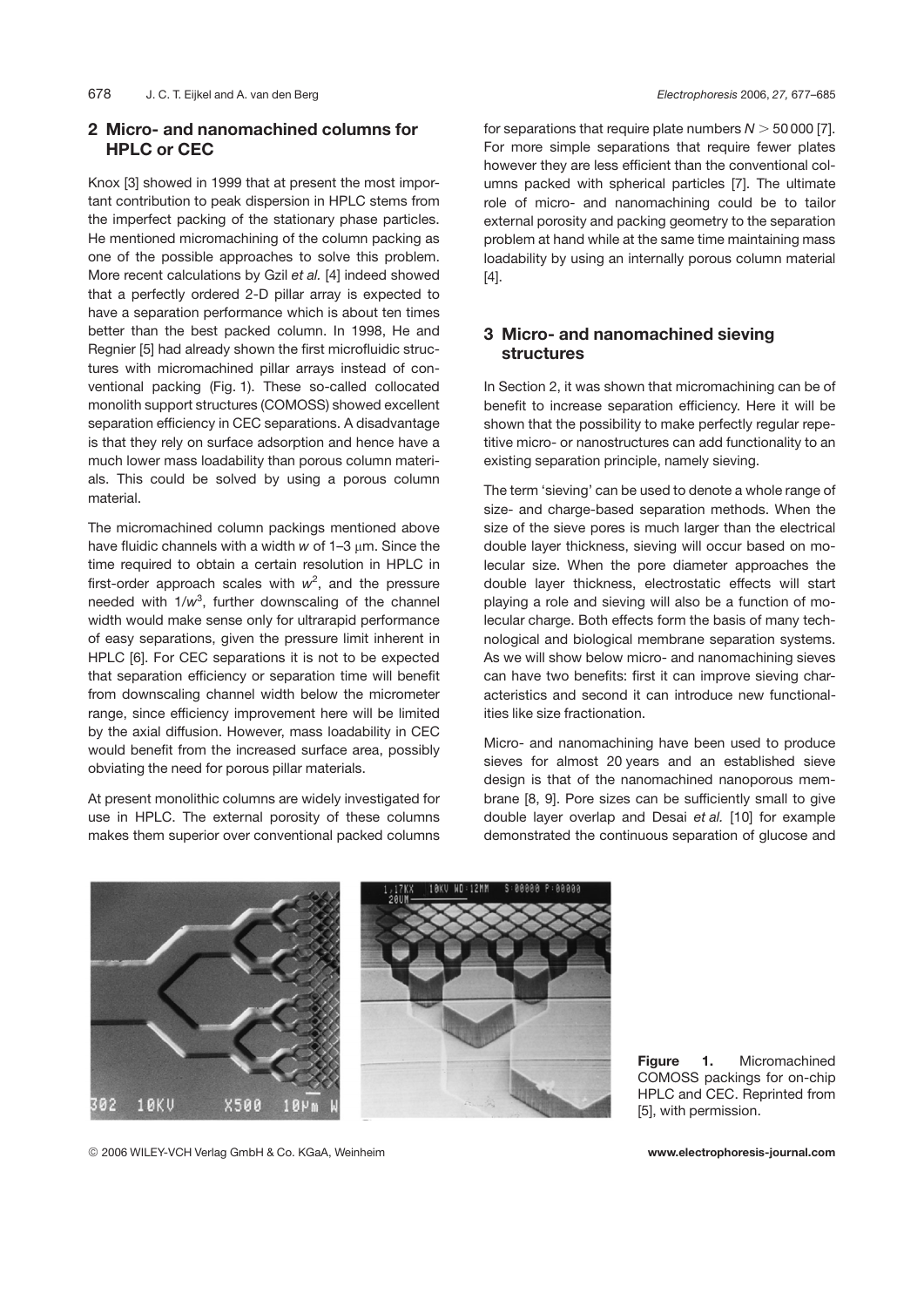albumin using a sieve with nanopores of 24.5 nm. Regarding the small molecular dimensions of albumin (8 by 3.8 nm), electrostatic ion exclusion must play a role in the separation. Such membranes function not fundamentally different from conventional membranes that are used, *e.g.* for the fractionation of albumin and lysozyme (see, *e.g.* [11]) but the throughput can be much higher. In future it can furthermore be envisaged that a combination of micro- and nanomachining can create a series of nanosieves with holes of different diameter combined in a larger micromachined array to fractionate molecules from complex mixtures on size and charge.

Recently several devices have been demonstrated that contain sophisticated sieving structures for size-based separation of DNA-molecules and polystyrene beads. A device for continuous sieving that uses a regularly structured microarray is shown in Fig. 2 [12].

It employs a regular array of posts where each new line of posts is shifted for a fraction of the interpost spacing. Particles that just fit between the posts will 'go with the shift' and move diagonally through the device, while smaller particles will move with the average hydrodynamic flow which is straight down. Separations were demonstrated for polystyrene spheres with diameters from 600 to 1000 nm in 40 s in continuous flow (see Fig. 3A). An important difference between sieving-based separations and chromatographic methods like the related principles of hydrodynamic and size-exclusion chromatography [13] is that the sieving does not depend on diffusion into regions with different flow speed but on steric and hydrodynamic effects. This has the crucial advantage that the resolution improves with flow speed (see Fig. 3B and C). Two further important characteristics of this separation principle have to be pointed out. In the first place it is based on a perfectly regularly machined microstructure, and was therefore impossible to construct with classical technology which always produces random structures. Finally, flow field and separation force are perpendicular so that the device can be operated in continuous flow mode. It is important to emphasise this aspect, which makes this method akin to a method like free flow electrophoresis [14]. Interestingly, instead of solid obstacles, an array of optical traps can also be used for separations based on size and optical properties (see Fig. 4) [15, 16]. General theory on such regular arraybased separation systems can be found in literature [17– 19]. Since in the case of optical trap-based separations the minimal trap size is determined by the wavelength of the light used, such separations will be limited to particles of a few hundred nanometers diameter or larger.

A geometrically different sieving device was shown by Vankrunkelsven *et al.* [20]. Here human and bacterial cells are separated because they are stopped by micromachined steps of different height in the channel. Flow field and separation force in this case have the same direction (namely along the channel axis). Though the present device was operated with micron-sized steps, devices with submicron-sized steps would be possible.

Both the device of Huang and Vankrunkelsven employ micrometer-size obstacles and work mainly by steric exclusion forces. It is exciting to think of the possibilities when the devices are scaled down and electrostatic forces come into play. The sieving mechanism would then be quite akin to that occurring, *e.g.* in the basal membrane of the kidney, where the negatively charged albumin is prevented from passing from the blood to the primary urine by a combination of size filtering and co-ion exclusion by the negatively charged matrix [21]. The larg-



**Figure 2.** Continuous particle sieve. Principle of operation: (A) Design: a row of obstacles, gradually shifted in the flow direction; (B) small particles will move with the flow lines and would not be displaced horizontally; (C) particles with a size in the order of the gap will be continuously displaced. Reprinted from [12], with permission.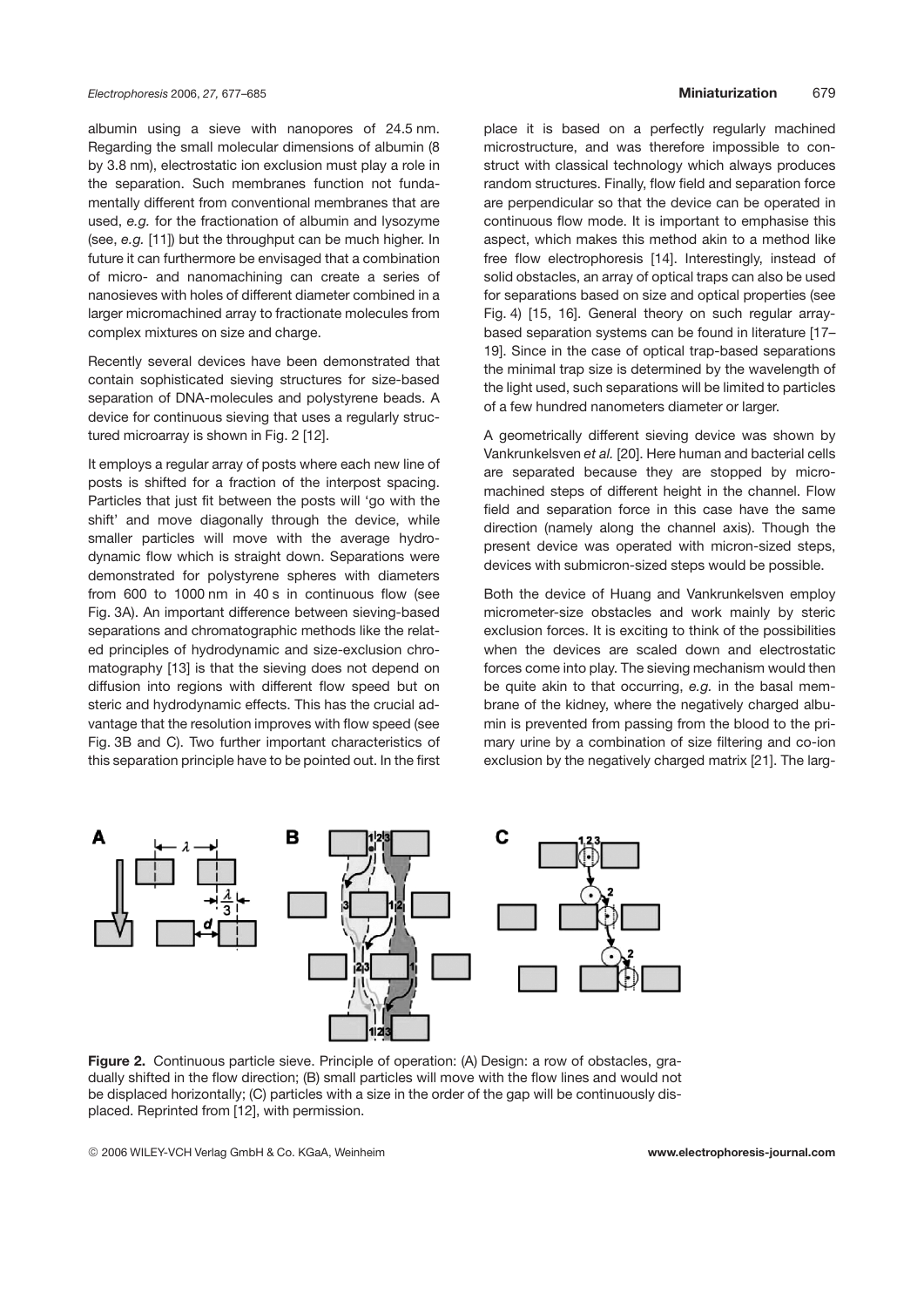в

 $100 -$ 





**Figure 3.** Continuous particle sieve employing an obstacle array as shown in Fig. 2. (A) Polystyrene beads (400 nm) move straight down, while 1  $\mu$ m particles deviate; (B) separation of four different sizes of beads; (C) crucially separation improves with flow speed since separation depends on viscous sorting and not on diffusion. Reprinted from [12], with permission.

**Figure 4.** Continuous flow particle fractionation using a 3-D array of optical traps (in a bodycentred tetragonal lattice = b.c.t.) in a fractionation chamber (FC). Continuous laminar flow is maintained from reservoir A to C and from reservoir B to D. Trap array selectively pushes one species from the mixture in B into the upper flow field, separating it from the other species. Reprinted from [16], with permission.

est obstacles to creating such devices probably are technological. The minimum feature size of standard photolithographically produced devices is  $1-2 \mu m$ . E-beam lithography and nanoimprint lithography could be used to produce devices with smaller dimensions (down to 50 nm) [22]. Repetitive structures can also be produced using interferometric lithography [23].

## **4 Ratchets**

For separating by ratcheting a regular micro- or nanostructure is needed and hence this principle only became possible due to the availability of microtechnology. Here we will introduce this method and then discuss whether downscaling to the nanoscale would be beneficial.

In general two types of ratchets are distinguished: ones that rectify externally applied fields and ones that use Brownian motion or diffusion. Both types are depicted in Fig. 5 [27]. The first type (Fig. 5A) is much like the ratchet from our everyday experience, namely a rectifying structure where movement is easier in one direction than the other because a larger force is necessary for transport in one direction than in the other. This type of ratchet can use an oscillating time-averaged zero force as its input (*e.g.* an E-field or a pressure gradient) which it rectifies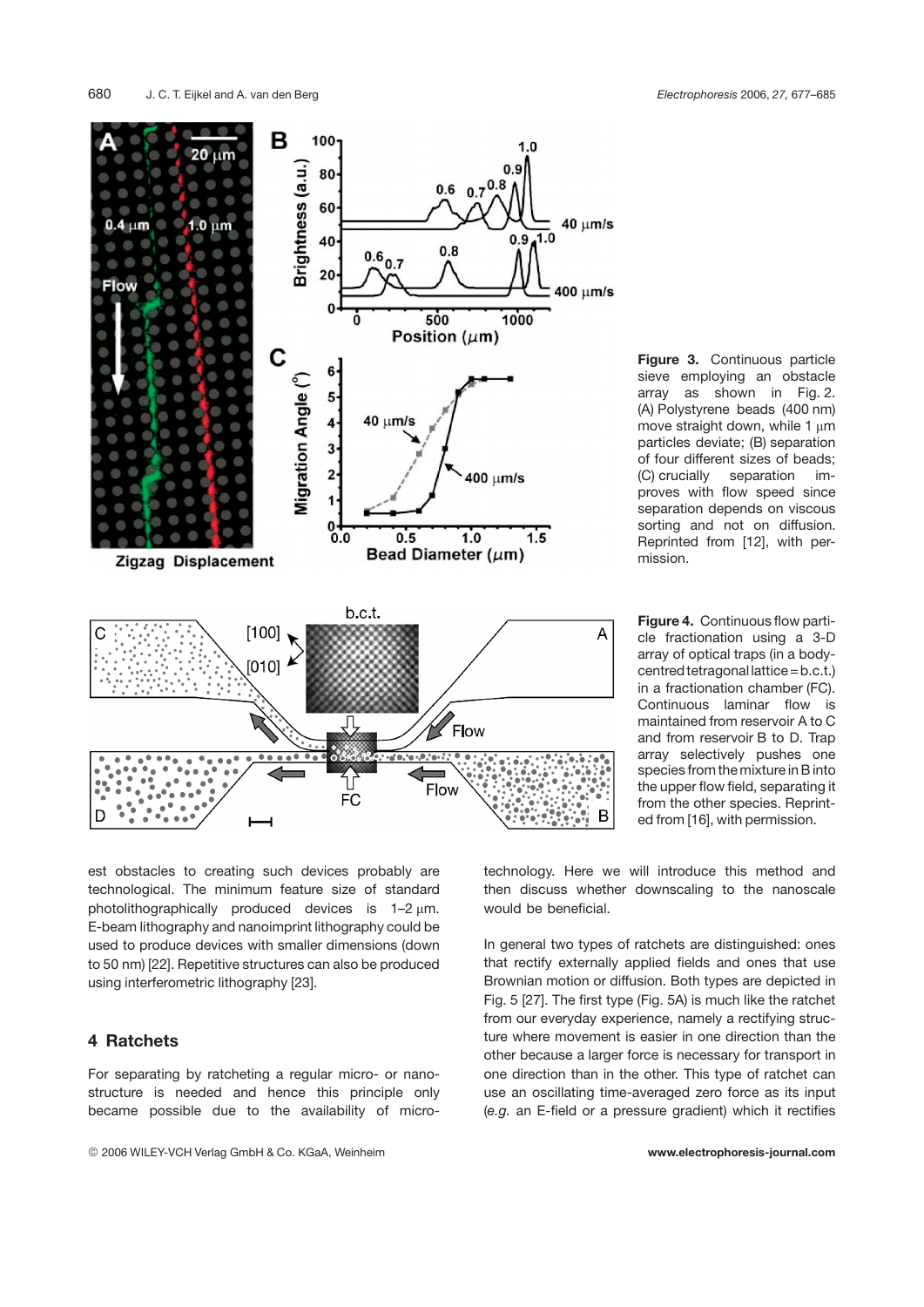

**Figure 5.** Two types of 1-D ratchet devices. (A) Rectifying ratchet, employing an asymmetric potential profile U rectifying an oscillating net-zero force  $F(t) = -dV/dx$ , where 2d*V*/d*x* is an applied potential gradient; (B) Brownian ratchet, employing a time-varying asymmetric potential profile to rectify Brownian motion (Gaussian distribution curves of a slow and fast diffusing species are drawn);  $t_1$ ,  $t_2$  and  $t_3$  denote consecutive moments in time.

[24]. The other ratchet type (Fig. 5B) is more subtle and employs a periodic change of the height of the ratchet teeth combined with a period for diffusion. This type uses Brownian motion as its input (Brownian ratchet) and switches from the state where the energy barriers (ratchet teeth) are lower than the thermal energy kT, to a state where they are higher. Because of the spatial asymmetry of the teeth, a net transport of particles takes place. In 1993 Magnasco *et al.* [24, 25] showed that if a certain period of Brownian motion was combined with a periodically applied potential with broken symmetry, unidirectional particle movement was possible. This treatment concerned the description of cellular motor proteins, which are thought to use the thermally 'noisy' cellular environment to their advantage by rectifying the thermal (diffusional) energy through molecular shape changes consuming ATP. In 1992, Ajdari and Prost [25] had already suggested a new separation principle that operated along these lines, namely a dielectrophoretic separation with fluctuating barriers and

#### © 2006 WILEY-VCH Verlag GmbH & Co. KGaA, Weinheim **www.electrophoresis-journal.com**

without a macroscopically applied field, which in 1994 was experimentally demonstrated by Rousselet *et al.* [26]. Other treatments on this subject have followed [27, 28]. The Brownian ratchet separation principle is fundamentally different from the ones described by Giddings and mentioned at the introduction of this paper (occurring under the influence of a gradient in chemical potential) in the respect that the two different time phases only cause separation if applied in succession. Parrondo and de Cisneros [29] have given an interesting analysis on this phenomenon, showing how two losing games can be combined to a winning strategy (Parrondo's games).

Examples of rectifying ratches (Fig. 5A) have appeared in literature. A silicon wafer with asymmetric pores enabled vectorial transport of micronsize colloidal particles when an oscillating net-zero pressure difference or electrical field was applied [30, 31]. More recently the latter system was scaled down and it was shown that potassium ions can be transported against their concentration gradient through a conical surface-charged nanopore (tapered from 2 to 500 nm) when subjected to an oscillating (timeaveraged zero) electrical field [32]. Simulations furthermore predict that an asymmetric nanopore will rectify an oscillating pressure difference to create net liquid flow [33]. It is to be expected that exciting devices can be produced when more nanoscale ratchet devices are produced, since nature also employs the concept for transport and pumping, rectifying the abundant kT noise at the molecular level [24].

All analytical Brownian ratchets (Fig. 5B) manufactured up till now had micrometer-scale structures and their separation performance, *e.g.* for long DNA was worse than in classical methods. Forces employed in Brownian ratchets for DNA analysis have been dielectrophoretic and electrostatic [34, 35]. Recently optical trapping has also been used in a ratchet [36]. Large improvements are however to be expected on downscaling. In the following calculations we will distinguish between 1-D Brownian ratchets (*e.g.*, periodic electrode structures along a microfluidic channel axis) and 2-D Brownian ratchets (where a 1-D ratchet structure is repeated in a spatially shifted fashion along a perpendicular axis, enabling continuous flow operation) [37, 38]. The lateral displacement *x* (m) along the separation axis of a Brownian ratchet is [35]

#### $x(n) = nd\alpha$

where *n* is the number of cycles, *d* (m) is the unit length of the periodic structure and  $\alpha$  the probability that a species particle moves one unit length. As well as the lateral dis-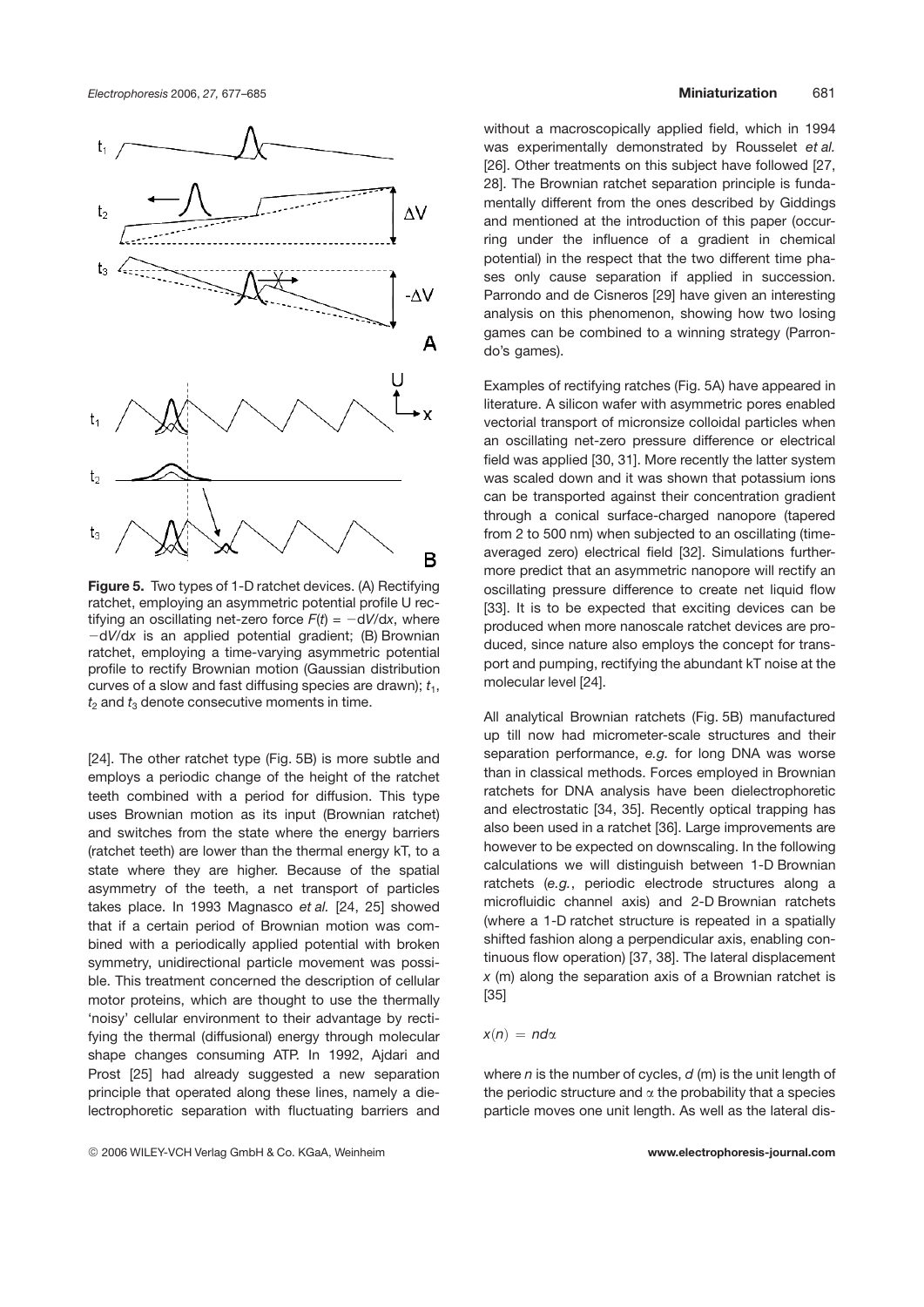placement, the variance  $\sigma_{\mathsf{x}}^{\;2}$  (m) also increases with each cycle, by [35]

$$
\sigma_x^2(n) = n d^2 \alpha (1 - \alpha)
$$

The speed of separation depends on the number of cycles that can be performed *per* unit time. In a 1-D horizontal array this corresponds to the operating frequency *f* (/s) of, *e.g.* an electrode array and in a 2-D array on the vertical flow velocity *u* (m/s). If *f* or *u* are too high, particles will have insufficient time for diffusion, and if they are too low time is wasted and dispersion increases. An optimal frequency or velocity can be derived from simulations and can be shown to depend on the species diffusion coefficient *D* (m<sup>2</sup>/s) and the length of the steep ratchet slope  $d_1$  for 1-D arrays (Eq. 1a), or on the ratio of vertical flow velocity *u* and vertical ratchet spacing  $d_2$  which determines the frequency of meeting the array for 2-D arrays (Eq. 1b).

$$
f_{\rm opt} \propto \frac{D}{d_1^2} \tag{1a}
$$

$$
\left(\frac{u}{dz}\right)_{\text{opt}} \propto \frac{D}{d_1^2} \tag{1b}
$$

It can clearly be seen that downscaling the device will increase the speed with the square of the typical length  $d_1 \approx d$ . Apart from the diffusion time needed as discussed above, some time is also needed in which the asymmetric potential gradient is applied. This time also scaled favorably with  $d^2$  because the particle velocity  $v$ (assuming electrophoretic transport) equals  $\mu_{ep}V/d$  and the transport time needed equals  $d$ / $v$ . Here  $\mu_{\rm ep}$  (m $^2$ /(V  $\times$  s)) is the electrophoretic mobility and *V* (V) the electrical potential difference applied between two neighbouring electrodes.

Limits to the development of Brownian ratchets will certainly be posed by available technology. At present many cleanrooms can photolithographically produce electrodes of  $1 \mu m$  width, but for narrower electrodes less widely available methods must be employed like nanoimprinting or ion-beam lithography.

# **5 Nanomachined devices for entropy-controlled separation**

As pointed out by Giddings [39], size exclusion is also influenced by changes in entropy. Molecules will less easily enter a pore when they have to surrender more conformational (for flexible molecules) or orientational (*e.g.*, for elongated molecules) freedom causing a loss in entropy.

DNA is a flexible molecule, and entropy changes play a large role in DNA separations. Baumgärtner and Muthukumar [40] developed the theory of entropic trapping of DNA molecules in the cavities inside porous gels. DNAseparating devices containing such entropic traps were later machined by Han and Craighead [41], and an entropic recoil device was also constructed by the same group [42]. In both devices cleanroom machining is used which is preferable over the use of gels because the size of the traps and the column spacing in the recoil device can be precisely tailored [43]. Both separation methods employ the specific properties of DNA, which has a long flexible chain with many distributed charges and these methods will therefore only be possible for DNA or comparable (bio)polymers. Since the dimensions of the cavity traps and connecting nanochannels of the entropic trap device must be tailored to the size of the DNA molecules, typical dimensions are in the order of 50–100 nm which are relatively easy to produce in a standard cleanroom.

### **6 Nanomachined preconcentrators**

When electrical double-layer overlap occurs in nanofluidic systems, be it nanochannels or nanoporous membranes, the system locally is semipermeable meaning ions of only one sign are present in its channels or pores. If an electrical current is sent through such a system, ions will be concentrated on one side and depleted at the other side of the nanopores. This effect was recently demonstrated for nanochannels [44]. Microfluidic devices with integrated nanochannels and silica membranes for analyte preconcentration based on semipermeability have been demonstrated, in the former case showing a concentration by a factor of  $10^6$  [45, 46]. Of interest is also the method shown by Leinweber *et al*. (accepted by *Anal. Chem.*), employing an array of electrically floating metal electrodes in a micrometer-high CE channel to concentrate ionic substances in a continuous-flow fashion by nonlinear electrokinetics (Leinweber *et al.*, accepted).

# **7 Separations inspired by biological systems**

Biological systems show a number of amazing properties from the point of view of a separation scientist. In the first place biological systems come into existence by a process of dynamic (energy-dissipating) self-assembly, implying separation and compartmentalization of many substances over several tens of micrometers [47]. Also, they contain a number of nanosystems devoted to locomotion, like actin moving along myosin and kinesin moving along microtubules. Active transport occurs in many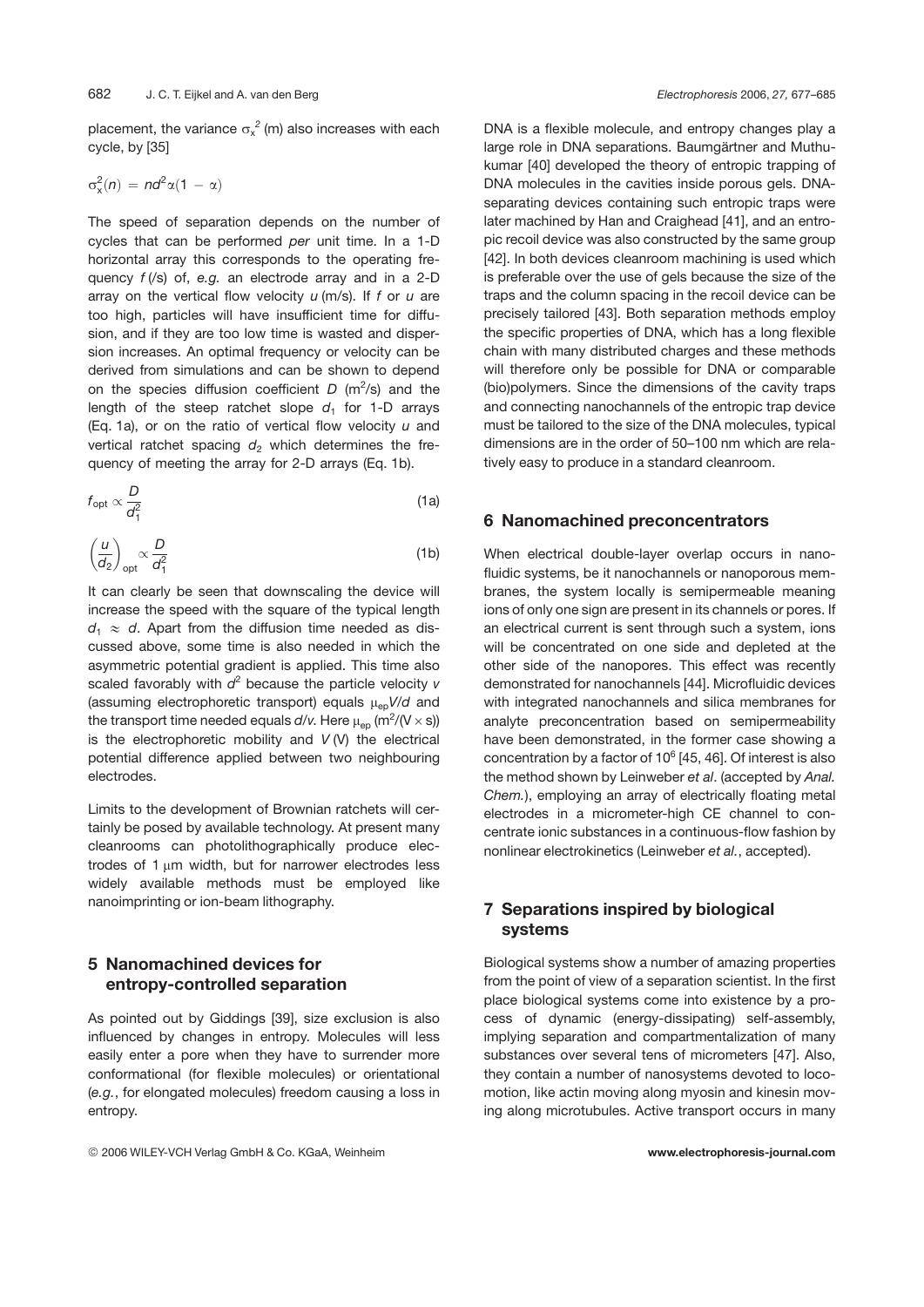places in the cell, for example across its membrane by the  $Na<sup>+</sup> K<sup>+</sup>$  ATPase protein which pumps three sodium atoms out of the cell and two potassium atoms in while consuming one ATP molecule. Thus, over the cell membrane which has a thickness of about 4 nm the sodium concentration differs with a factor of about 10, and the potassium concentration with a factor of about 40. These concentration differences are created and maintained between ions in free solution, not chemically bound to any molecule. To give another example, the body is able to specifically and actively take up many neurotransmitters at the nerve endings bordering the synaptic cleft, and to concentrate these substances in vesicles located in the cell body [48]. Two active transport mechanisms by which the cells perform these separations are schematically depicted in Fig. 6.

If we take a closer look at  $Na^+K^+$  ATPase as an example of active transport, a number of important properties become manifest that make it highly attractive for separation purposes. It is selective since it pumps three  $Na<sup>+</sup>$  out of the cell and two  $K<sup>+</sup>$  in, exerts a very large force pumping against a high chemical potential gradient, and is very efficient (operating practically isothermally its efficiency is thought to approach 100%). Furthermore important for the overall efficiency of the system is that the separating force is only exerted when an instance of separation takes place, so that no energy is wasted in other places. This situation stands in strong contrast with, *e.g.*, CE where a macroscopic force field is applied and the efficiency is low due to Ohmic heating. The separating force (or electrochemical potential gradient) that is exerted by the Na<sup>+</sup> K<sup>+</sup> ATPase equals the energy stored in one ATP molecule  $(14 kT = 5.76 \times 10^{-20} \text{ J})$  divided by the membrane thickness  $d_m$  of 4 nm, and can be compared to the force exerted by an equivalent electrical field  $E_{\text{equiv}}$ (V/m) of  $8.8 \times 10^7$  V/m on an ion of unit charge *q*  $(1.60 \times 10^{-19} \text{ C})$ 

$$
\frac{14kT}{d_m} = qE_{\text{equiv}} E_{\text{equiv}} = \frac{kT}{q} \cdot \frac{14}{d_m} = 8.8 \times 10^7 \text{ V/m}
$$

A field of this magnitude cannot be applied in macroscopic systems, where fields are practically limited to the  $3\times10^5$  V/m reached in chip-based CE systems because of the low efficiency causing Ohmic heating. It does locally exist in cells, however, since in fact the activity of the Na<sup>+</sup> K<sup>+</sup> ATPase creates the electrical field of 70 mV/ 4 nm (or  $1.75 \times 10^7$  V/m) that exists over the cell membrane. It is the high efficiency of the  $Na^+K^+$  ATPase that enables this high field, because it limits the heat production.



**Figure 6.** Two active transport mechanisms employed for molecular transport by cells. (A) In primary active transport, species *x* is transported against its concentration gradient by expenditure of one ATP of energy; (B) in secondary active transport the energy stored in the chemical potential difference of X across the membrane is used to transport species S against its concentration gradient.

Future separating devices can be envisaged that apply protein structures analogous to the Na<sup>+</sup> K<sup>+</sup> ATPase in a highly parallel and/or serial fashion for ionic separation. The function could be switched on and off *via* the fluidic pathway creating very efficient devices. Such nanomachined structures would present the ultimate limit of molecular separation. Other functionalities could be added like channels that employ the ionic concentration gradients created for selective transport of other molecules, like the cells do, *e.g.*, for neurotransmitter reuptake.

For this projection to become reality some formidable hurdles have to be overcome. Proteins generally quickly denature when in contact with the inorganic materials that are often used as the wall material in micro- or nanofluidic devices. Special coatings therefore need to be applied or noninorganic wall materials chosen. Here coatings with PEG are one possibility [49]. Lipid bilayers can be employed to contain the membrane proteins but also these are not very stable. At present many investigations concern their stability increase, which can be done by the choice of lipids, by cross-linking, by reducing the membrane size and employing many membranes in parallel or by the use of block-copolymers [50–52]. It is encouraging that a biosensor employing the transmembrane protein gramicidin in a lipid bilayer membrane tethered to a gold electrode has already been demonstrated [53]. Also, functional bacterial porins have been incorporated in the walls of vesicles that were stabilized by polymerization [54].

Another type of biology-inspired separation mechanism could be based on the Brownian ratchet principle. At present this principle is thought to be employed on the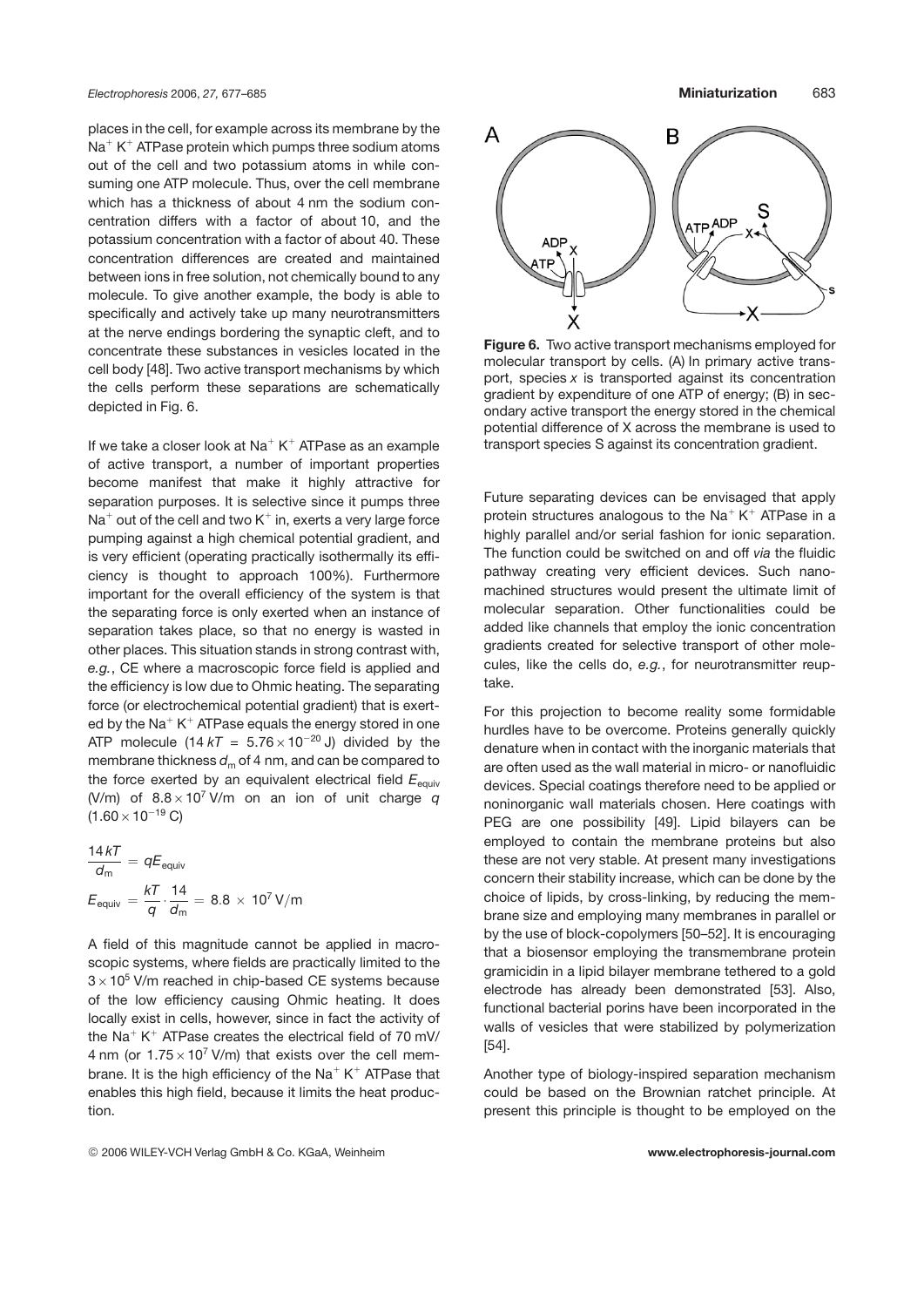molecular level in cells for transport by actin/myosin [25, 27]. In micromachined devices it has been employed in a not very successful way for DNA separation but downscaling into the nanometer scale would be of much benefit since as mentioned above, separation speed scales with the square of the typical feature dimension. Top-down nanomachining methods however presently limit the minimal feature size to about 50 nm. If bottomup methods could be employed instead or in combination, molecular separating machines could possibly be constructed that resemble the transport proteins. Such separators could extract their energy, *e.g.*, from ATP, causing highly efficient operation as was mentioned above for  $Na^+K^+$  ATPase.

### **8 Separation in discrete events**

On the cellular level discrete separation events take place,  $e.g.,$  by  $Na^+K^+$  ATPase. The single molecular events needed to achieve this can be regarded as embodying the ultimate level of separational control and efficiency. If future devices can be designed with a nanoarchitecture in which such control is possible, and if furthermore the separate discrete events can be spatially or temporally coordinated to obtain parallel and serial functioning, the ultimate separation device can be constructed. Interestingly, present top-down micromachined devices like the sieve of Huang already separate in discrete steps [12]. Also Brownian ratchets separate in discrete steps *n* (Eqs. 1, 2), with the actin movement along myosin in discrete steps of 5 nm as the example of the thermal ratchet scaled down to molecular size [55].

# **9 Conclusions**

Nanotechnology can have a large impact on separation science. The possibility to freely machine separating structures down to the nanometer-scale for classical separation methods like HPLC or CEC can lead to an optimised design tailored to every type of separation. Sieving devices and Brownian ratchets are areas where the possibility to machine regular nanostructures can have a large impact. Benefits of nanotechnology for preconcentrators have already been demonstrated. Finally, nature offers examples of highly efficient separating structures that beg to be included in man-made (nanotechnological) separating devices. In the opinion of the writers especially the concept of active transport occurring in discrete events merits attention by separation scientists.

*This work was financed by the Dutch Ministry of Economic Affairs through a NanoImpuls grant. J.E. wishes to thank Wim de Malsche and Martin Bennink for their critical comments.*

## **10 References**

- [1] Giddings, J. C., *Unified Separation Science*, Wiley and Sons, New York 1991.
- [2] Eijkel, J. C. T., van den Berg, A., *Microfluid. Nanofluid.* 2005, *1*, 249–267.
- [3] Knox, H. J., *J. Chromatogr. A* 1999, *831*, 3–15.
- [4] Gzil, P., Vervoort, N., Baron, G. V., Desmet, G., *Anal.Chem.* 2003, *75*, 6244–6250.
- [5] He, B., Tait, N., Regnier, F., *Anal. Chem.* 1998, *70*, 3790– 3797.
- [6] Giddings, J. C., *Dynamics of Chromatography, Part 1, Principles and Theory*, Marcel Dekker, New York 1965.
- [7] Desmet, G., Clicq, D., Gzil, P., *Anal. Chem.* 2005, *77*, 4058– 4070.
- [8] Stemme, G., Kittilsland, G., *Appl. Phys. Lett.* 1988, *53*, 1566–1568.
- [9] van Rijn, C., van der Wekken, M., Nijdam, W., Elwenspoek, M., *J. Microelectromech. Syst.* 1997, *6*, 48–54.
- [10] Desai, T. A., Hansford, D. J., Leoni, L., Essenpreis, M., Ferrari, M., *Biosens. Bioelectron.* 2000, *15*, 453–462.
- [11] Lu, J., Wan, Y., Cui, Z., *Ind. Eng. Chem. Res.* 2005, *44*, 7610– 7616.
- [12] Huang, L. R., Cox, E. C., Austin, R. H., Sturm, J. C., *Science* 2004, *304*, 987–990.
- [13] Blom, M. T., Chmela, E., Oosterbroek, R. E., Tijssen, R., van den Berg, A., *Anal. Chem.* 2003, *75*, 6761–6768.
- [14] Raymond, D. E., Manz, A., Widmer, H. M., *Anal. Chem.* 1994, *66*, 2858–2865.
- [15] Korda, P. T., Taylor, M. B., Grier, D. G., *Phys. Rev. Lett.* 2002, *89*, 128301.
- [16] MacDonald, M. P., Spalding, G. C., Dholakia, K., *Nature* 2003, *426*, 421–424.
- [17] Pelton, M., Ladavac, K., Grier, D., *Phys. Rev. E* 2004, *70*, 031108.
- [18] Savelev, S., Misko, V., Marchesoni, F., Nori, F., *Phys. Rev. B* 2005, *71*, 214303.
- [19] Lacasta, A. M., Sancho, J. M., Romero, A. H., Lindenberg, K., *Phys. Rev. Lett.* 2005, *94*, 160601.
- [20] Vankrunkelsven, S., Clicq, D., Pappaert, K., Ranson, W., *et al.*, *Electrophoresis* 2004, *25*, 1714–1722.
- [21] Bent-Hansen, L., Feldt-Rasmussen, B., Kverneland, A., Deckert, T., *Diabetologia* 1993, *36*, 361–363.
- [22] Mijatovic, D., Eijkel, J. C. T., van den Berg, A., *Lab Chip* 2005, *5*, 492–500.
- [23] O'Brien II, M. J., Bisong, P., Ista, L. K., Rabinovich, E. M., *et al.*, *J. Vac. Sci. Technol. B* 2003, *21*, 2941–2945.
- [24] Magnasco, M. O., *Phys. Rev. Lett.* 1993, *71*, 1477–1481.
- [25] Ajdari, A., Prost, J., *C. R. Acad. Sci. Ser. II* 1992, *315*, 1635– 1639.
- [26] Rousselet, J., Salome, L., Ajdari, A., Prost, J., *Nature* 1994, *370*, 446–447.
- [27] Astumian, R. D., Bier, M., *Phys. Rev. Lett.* 1994, *72*, 1766– 1769.
- [28] Matthias, S., Müller, F., *Nature* 2003, *424*, 53–57.

© 2006 WILEY-VCH Verlag GmbH & Co. KGaA, Weinheim **www.electrophoresis-journal.com**